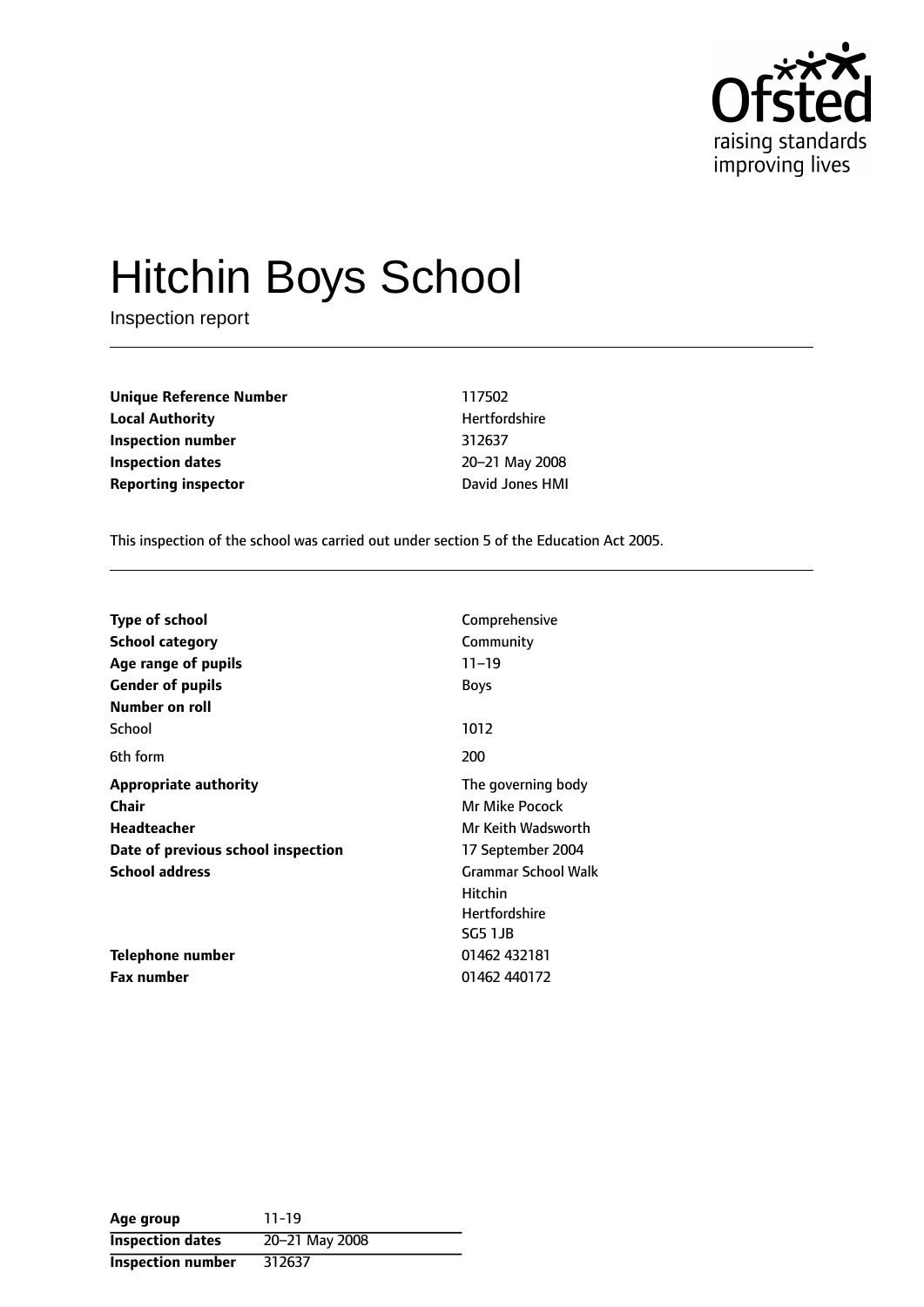.

© Crown copyright 2008

#### Website: www.ofsted.gov.uk

This document may be reproduced in whole or in part for non-commercial educational purposes, provided that the information quoted is reproduced without adaptation and the source and date of publication are stated.

Further copies of this report are obtainable from the school. Under the Education Act 2005, the school must provide a copy of this report free of charge to certain categories of people. A charge not exceeding the full cost of reproduction may be made for any other copies supplied.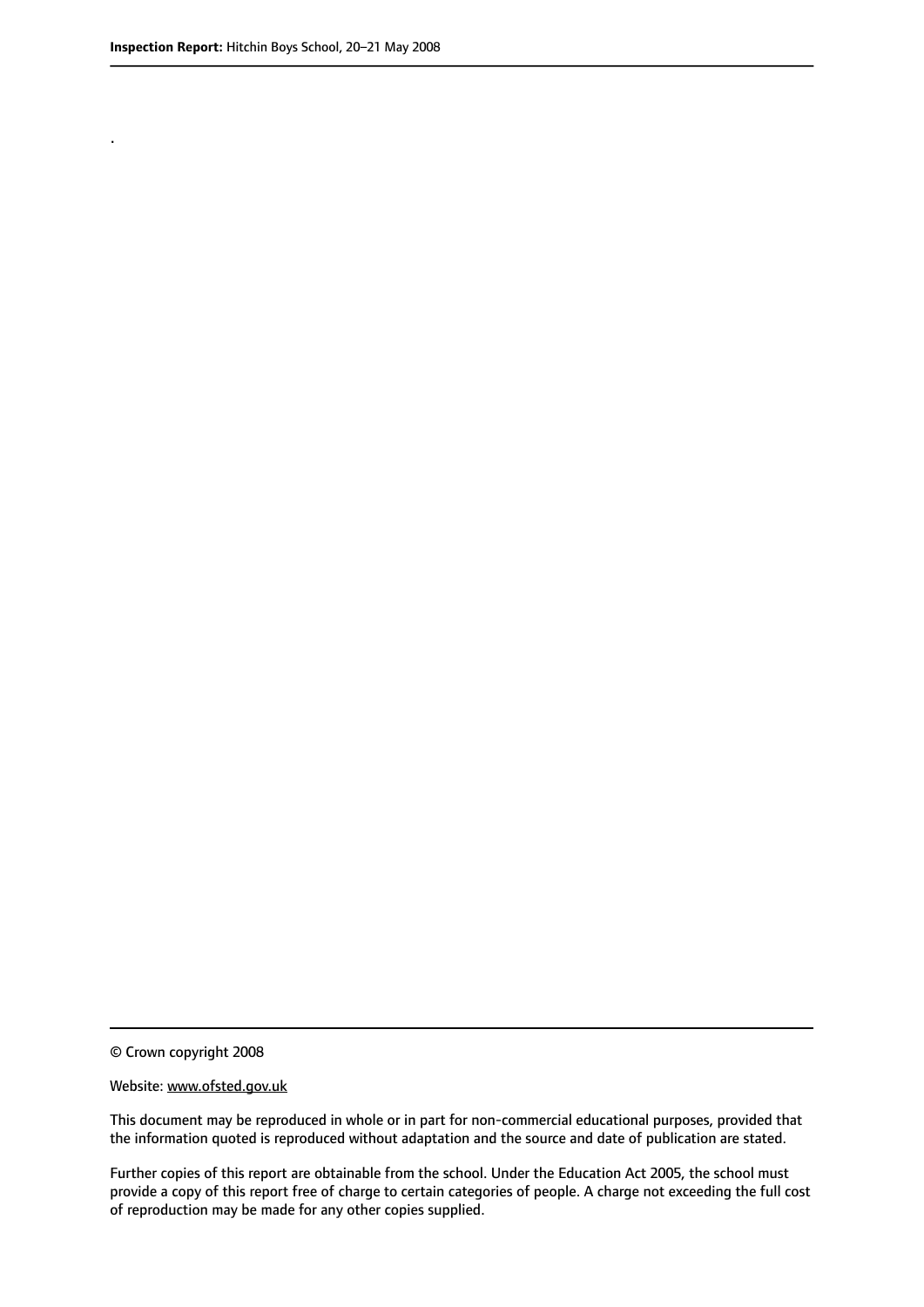# **Introduction**

The inspection was carried out by one of Her Majesty's Inspectors and one Additional Inspector.

Inspectors evaluated the overall effectiveness of the school and investigated the following issues: the personal development and the care, welfare and guidance of the pupils; the quality of teaching and learning and the school's contribution to the community. Evidence was gathered from the school's data, pupils' work, lesson observations, meetings with school staff and pupils, the senior leadership team and governors.

Other aspects of the school's work were not investigated in detail, but inspectors found no evidence to suggest that the school's own assessments, as given in its self-evaluation, were not justified, and these have been included where appropriate in this report.

## **Description of the school**

Larger than average and with a rising roll, the school contributes to a local sixth form consortium. The proportion of pupils from minority ethnic groups is above average and the percentage of those who are learning English as an additional language is twice the national average. The catchment area displays some social and economic disadvantages. Attainment on entry is above average. The proportion of pupils with learning difficulties and/or disabilities or with a statement of special educational needs is below average. The proportion of pupils known to be eligible for free school meals is low. The school has been awarded specialist status in technology. It holds the Sportsmark award.

## **Key for inspection grades**

| Grade 1 | Outstanding  |
|---------|--------------|
| Grade 2 | Good         |
| Grade 3 | Satisfactory |
| Grade 4 | Inadequate   |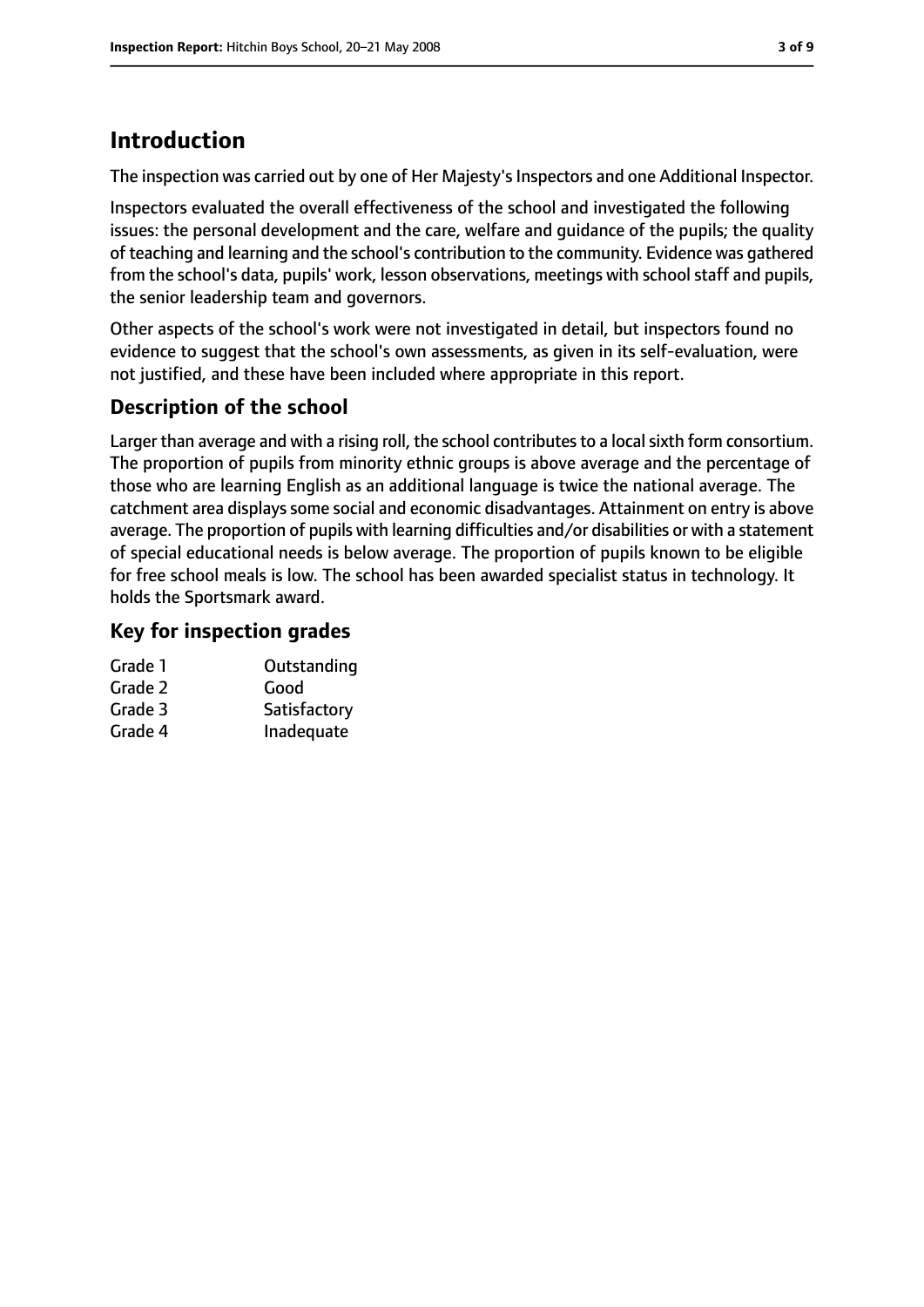## **Overall effectiveness of the school**

#### **Grade: 2**

This is a good school with outstanding features; a sixth form pupil encapsulated the view of his peers when he noted 'the preservation of tradition makes for a truly individual experience.' Pupils are challenged, supported and encouraged consistently; they comment that teachers structure the lessons to appeal to the preferred learning styles of the boys in the group.

The care, guidance and support the boys receive are outstanding. They are very appreciative of the commitment shown by the staff who they note 'go the extra mile to support you'. The use of assessment to inform teaching and academic mentoring is good. The boys' personal development, including their spiritual, moral, social and cultural development, is outstanding. The ethos of the school guides and influences the behaviour of the boys. Relationships between them are good. Pupilslisten to each other in lessons, are prepared to engage in academic debate and move amiably around the school. There is a very strong mutual respect and excellent relationship between staff and pupils; behaviour is outstanding and as a young pupil noted 'conducive to good learning'. Attendance is above average. However, the procedures for registering attendance at consortium schools are not asrobust asin the main school. Procedures for safeguarding learners meet current government requirements.

The school's promotion of community cohesion is good overall. Some of the work undertaken through specialist status and as a 'hub' of the local extended services network in support of hard-to-reach groups is outstanding. For example, well-coordinated work with the local primary care trust (PCT) brought fifty boys from a variety of minority communities into the normal United Kingdom inoculation programme. Engagement with the local community is very impressive, as are the school's links globally. A local Christian charity provides a breakfast club and counselling support. The governors have approved the refurbishment of a surplus building to provide accommodation for extended services facilities, including minority ethnic community support groups.

Standards and achievement are good. Attainment at Key Stage 3 has been significantly above average for three years. The progress the boys make from age 11 to GCSE is good. In 2007, three-quarters of the boys achieved five higher grade GCSE and just under half were awarded 10 higher grade passes. Two boys secured 13 A/or A\* passes. Two-thirds of the Year 11 pupils attained five higher grade GCSE passes including English and mathematics, a key measure of pupil progress. Individuals from minority ethnic backgrounds and those with learning difficulties and/or disabilities progress as well as the rest of the year group. The numbers of pupils doing well in mathematics and science, two of the key areas within the school's specialism, are rising significantly.

The quality of teaching and learning is good. The formative comments and guidance provided by the best marking is very good. The strengths of teaching include good use of information and communication technology, the imaginative planning of lessons and the quality of the best questioning. The monitoring and evaluation of teaching is robust. Members of the senior and middle management teams were invited to accompany HMI in the joint observation of teaching.

The detailed analysis of learning developed with inspectors highlighted areas where the school's appraisal of the quality of learning can be further refined.

As a result of the ideas developed within the areas of the school'sspecialist expertise, curriculum provision is outstanding in the main school. The school has maintained strong provision in modern foreign languages and humanities whilst extending the range of individual subjects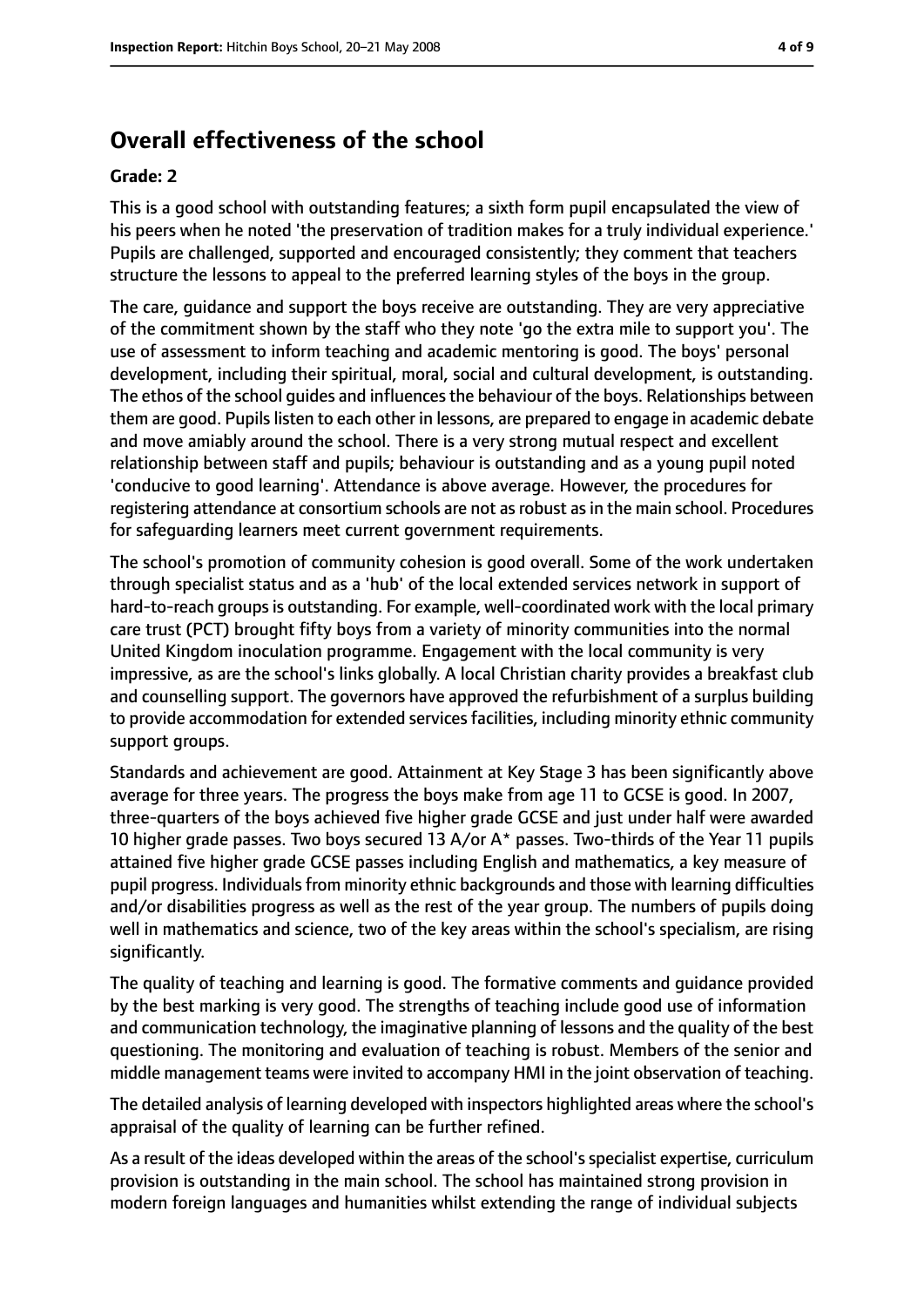made available after school. Extracurricular opportunities are outstanding and the reputation of the school's sporting and musical prowess is significant. Healthy lifestyles are the norm, the level of sporting participation and of competitive success is particularly high. The school prepares pupils for the next steps in their education effectively.

Leadership and management are outstanding; they are good in all major respects and are exemplary in the promotion of the ethos of the school, the boys' personal development and in the school's contribution to the community. Leaders and managers at every level provide clear direction, encouraging staff towards innovation. Self-evaluation is accurate although a little modest. The drive for improvement promoted by senior staff is a significant part of the school's good capacity to improve. Governance is good.

## **Effectiveness of the sixth form**

#### **Grade: 2**

The balance of the curriculum provision across the consortium is good and the boys note the 'positive support' they receive in partner schools. Outcomes at advanced level (A) are just above the national average although those at advanced supplementary level (AS) are just below the national figure. The results secured through advanced level vocational courses are good; pupils make satisfactory progress post 16. The outstanding behaviour and personal development noted in the main school owes much to the mature example and contribution of the sixth form boys.

## **What the school should do to improve further**

- Bring the registration and parental contact system employed in relation to the sixth form consortium in line with the procedures found in the main school.
- Refine the monitoring of teaching by focusing on the quality of learning and by sharing the good and outstanding practice found in many subject areas.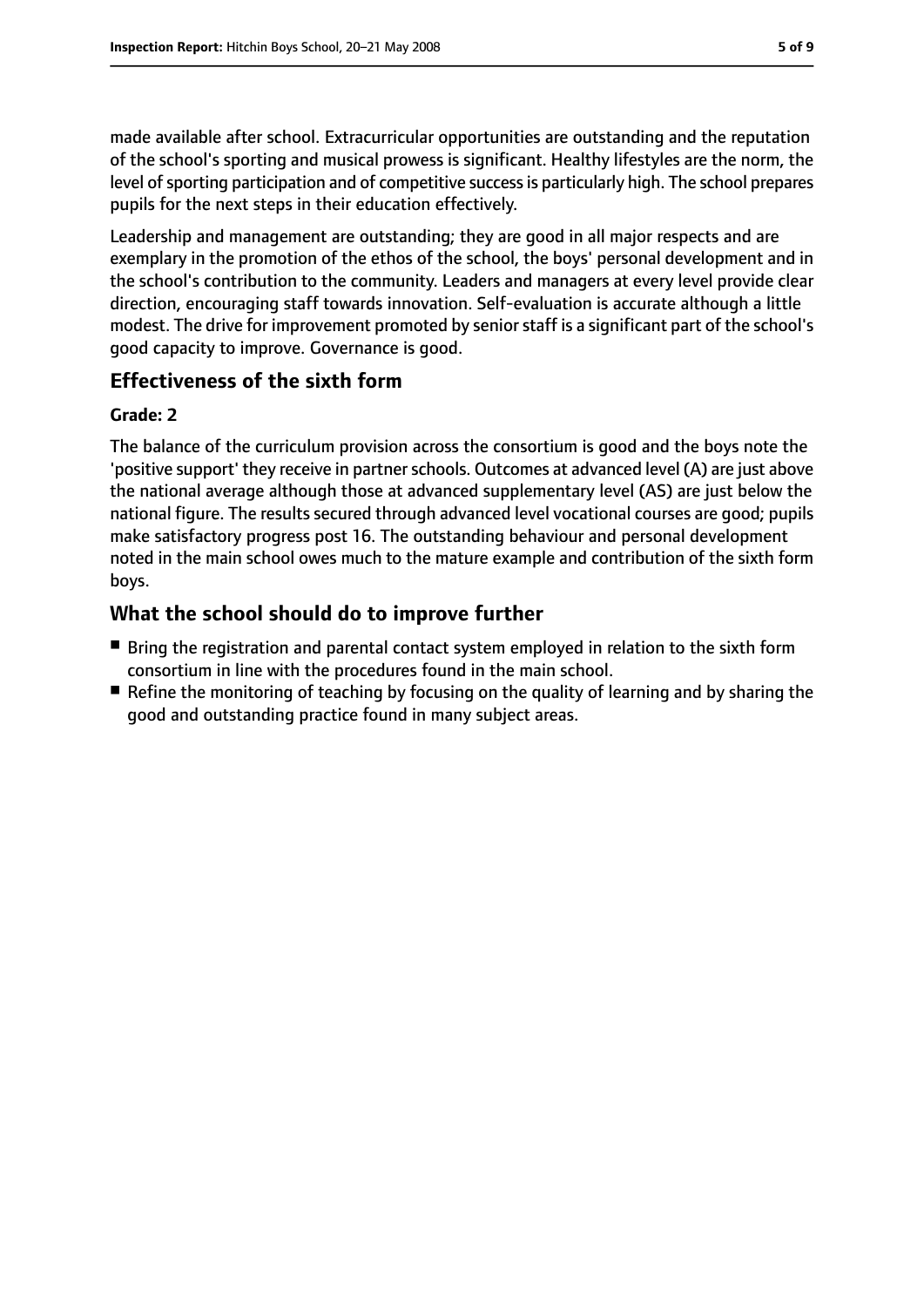**Any complaints about the inspection or the report should be made following the procedures set out in the guidance 'Complaints about school inspection', which is available from Ofsted's website: www.ofsted.gov.uk.**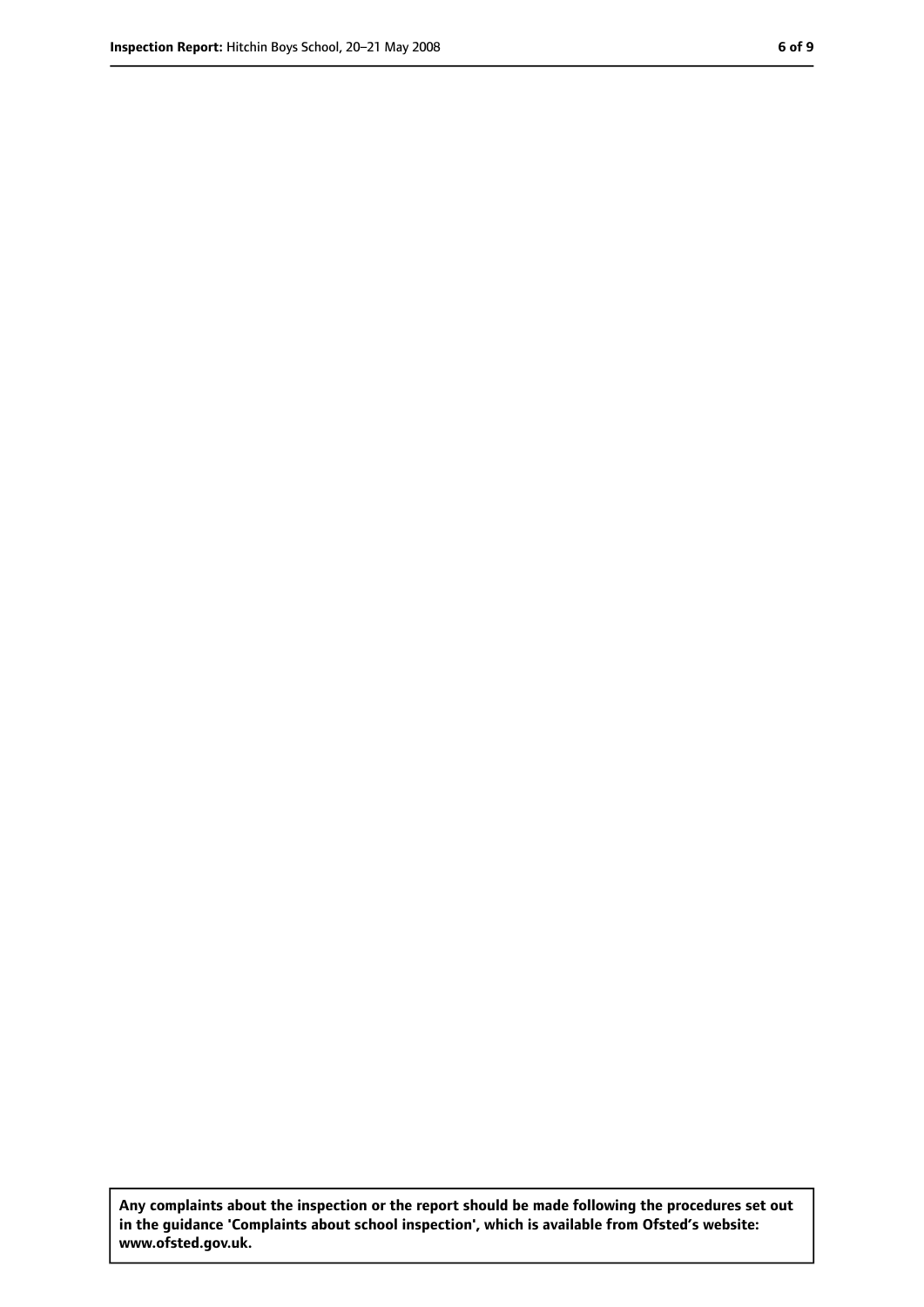#### **Annex A**

# **Inspection judgements**

| Key to judgements: grade 1 is outstanding, grade 2 good, grade 3 | <b>School</b>  | $16-19$ |
|------------------------------------------------------------------|----------------|---------|
| satisfactory, and grade 4 inadequate                             | <b>Overall</b> |         |

## **Overall effectiveness**

| How effective, efficient and inclusive is the provision of<br>education, integrated care and any extended services in meeting<br>the needs of learners? |     |     |
|---------------------------------------------------------------------------------------------------------------------------------------------------------|-----|-----|
| Effective steps have been taken to promote improvement since<br>the last inspection                                                                     | Yes | Yes |
| How well does the school work in partnership with others to<br>promote learners' well-being?                                                            |     |     |
| The capacity to make any necessary improvements                                                                                                         |     |     |

## **Achievement and standards**

| How well do learners achieve?                                                                               |  |
|-------------------------------------------------------------------------------------------------------------|--|
| The standards <sup>1</sup> reached by learners                                                              |  |
| How well learners make progress, taking account of any significant<br>variations between groups of learners |  |
| How well learners with learning difficulties and disabilities make<br>progress                              |  |

## **Personal development and well-being**

| How good is the overall personal development and<br>well-being of the learners?                                  |  |
|------------------------------------------------------------------------------------------------------------------|--|
| The extent of learners' spiritual, moral, social and cultural                                                    |  |
| development                                                                                                      |  |
| The extent to which learners adopt healthy lifestyles                                                            |  |
| The extent to which learners adopt safe practices                                                                |  |
| How well learners enjoy their education                                                                          |  |
| The attendance of learners                                                                                       |  |
| The behaviour of learners                                                                                        |  |
| The extent to which learners make a positive contribution to                                                     |  |
| the community                                                                                                    |  |
| How well learners develop workplace and other skills that will<br>contribute to their future economic well-being |  |

## **The quality of provision**

| How effective are teaching and learning in meeting the<br>full range of the learners' needs?          |  |
|-------------------------------------------------------------------------------------------------------|--|
| How well do the curriculum and other activities meet the<br>range of needs and interests of learners? |  |
| How well are learners cared for, guided and supported?                                                |  |

 $^1$  Grade 1 - Exceptionally and consistently high; Grade 2 - Generally above average with none significantly below average; Grade 3 - Broadly average to below average; Grade 4 - Exceptionally low.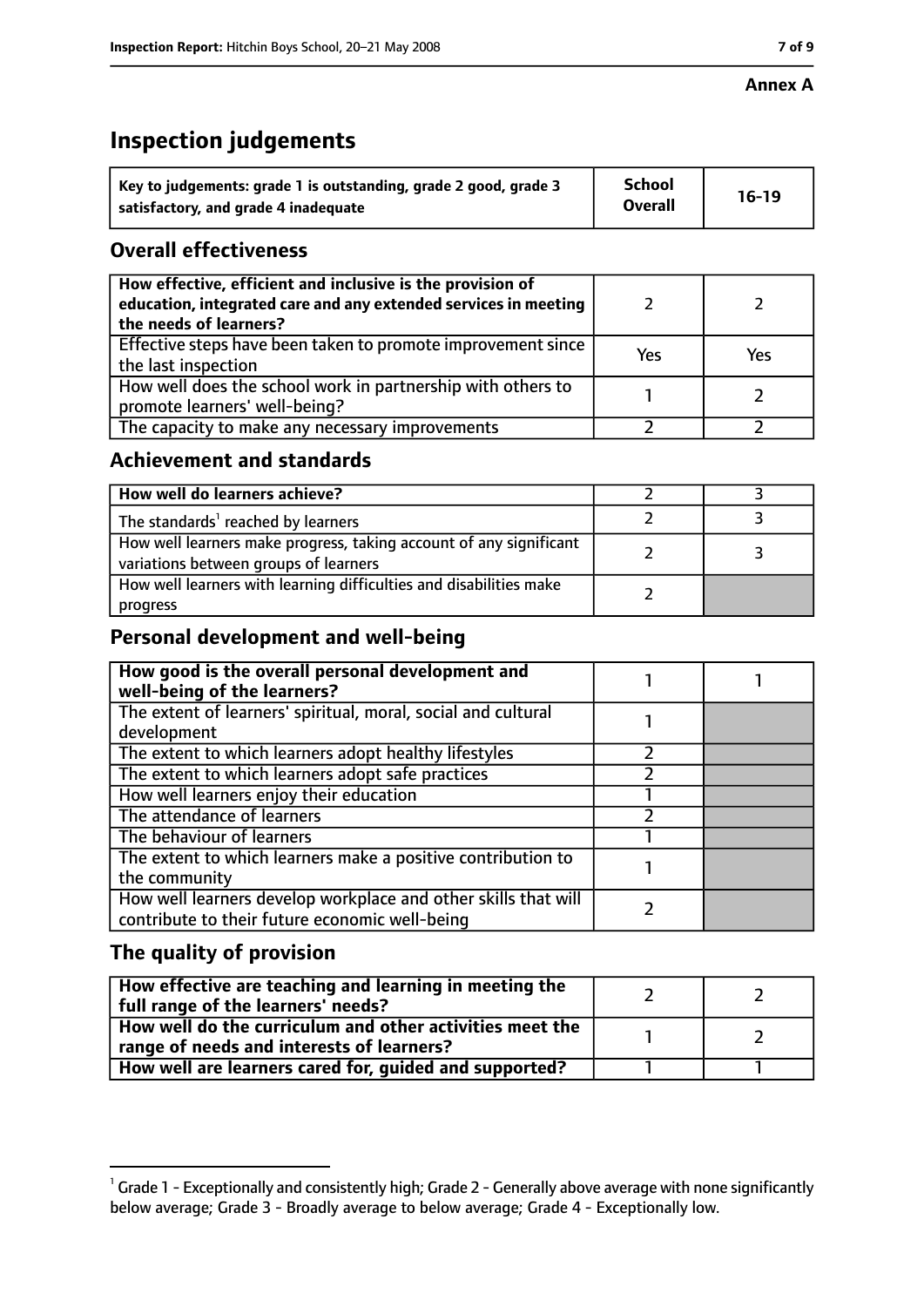#### **Annex A**

# **Leadership and management**

| How effective are leadership and management in raising<br>achievement and supporting all learners?                                                 |               |               |
|----------------------------------------------------------------------------------------------------------------------------------------------------|---------------|---------------|
| How effectively leaders and managers at all levels set clear<br>direction leading to improvement and promote high quality of<br>care and education |               |               |
| How effectively leaders and managers use challenging targets<br>to raise standards                                                                 | $\mathcal{P}$ |               |
| The effectiveness of the school's self-evaluation                                                                                                  | フ             | $\mathcal{P}$ |
| How well equality of opportunity is promoted and discrimination<br>tackled so that all learners achieve as well as they can                        |               |               |
| How effectively and efficiently resources, including staff, are<br>deployed to achieve value for money                                             |               |               |
| The extent to which governors and other supervisory boards<br>discharge their responsibilities                                                     | 7             |               |
| Do procedures for safequarding learners meet current<br>qovernment requirements?                                                                   | Yes           | Yes           |
| Does this school require special measures?                                                                                                         | No            |               |
| Does this school require a notice to improve?                                                                                                      | No            |               |